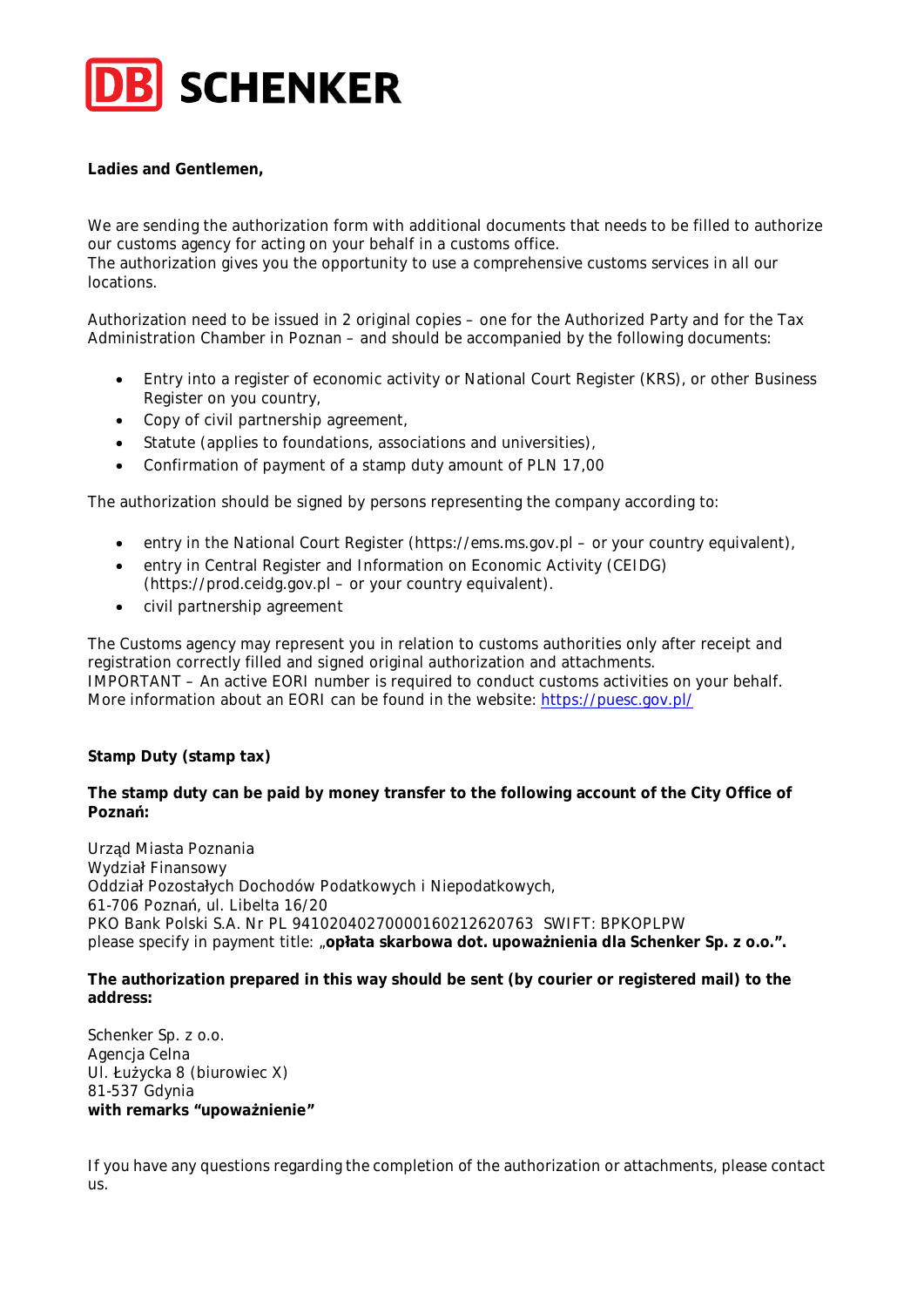

AUTHORIZATION

to act on the form of direct representation

herby authorize:

Schenker sp. z o.o. ul. Żwirki i Wigury 18 02-092 Warszawa NIP: 5270103824 REGON: 010500539

to act for the benefit of:

name and head office address of the authorizing entity

as a customs representative for all activities and formalities required by the regulations customs law in the customs authorities, in particular to:

- 1. examination of goods and taking samples before executing customs declaration,
- 2. preparating of necessary documents and execution of customs declaration,
- 3. paying import customs duties or export customs duties, and other payments,
- 4. picking up the goods after their release,
- 5. submitting security of amounts resulting from a customs,
- 6. submitting appeal and other motions subject for consideration by customs and tax authorities,
- 7. submitting and signing documents for the issuance of certificate EUR.1, certificate of origin, transit documents and certification of the union status of goods, and their collection from customs authorities,
- 8. granting further authorization to the extent specified in this authorization.

The authorization covers the authorization to act by Schenker Sp. z o.o. through all authorized co-workers or employees employed in Schenker Sp. z o.o. regardless of staff rotation.

**The above authorization is** (mark choice):

with the deadline of:

single (invoice or bill of lading number: )

first name and last name of the authorizing person in accordance with the entry in the National Court Register or the certificate of entry in CEIDG

permanent

signature of the person named above Confirmation of accepting the authorization:

Date and signature of customs agent

NOTE: Annexes are an integral part of the authorization.

Place Date Date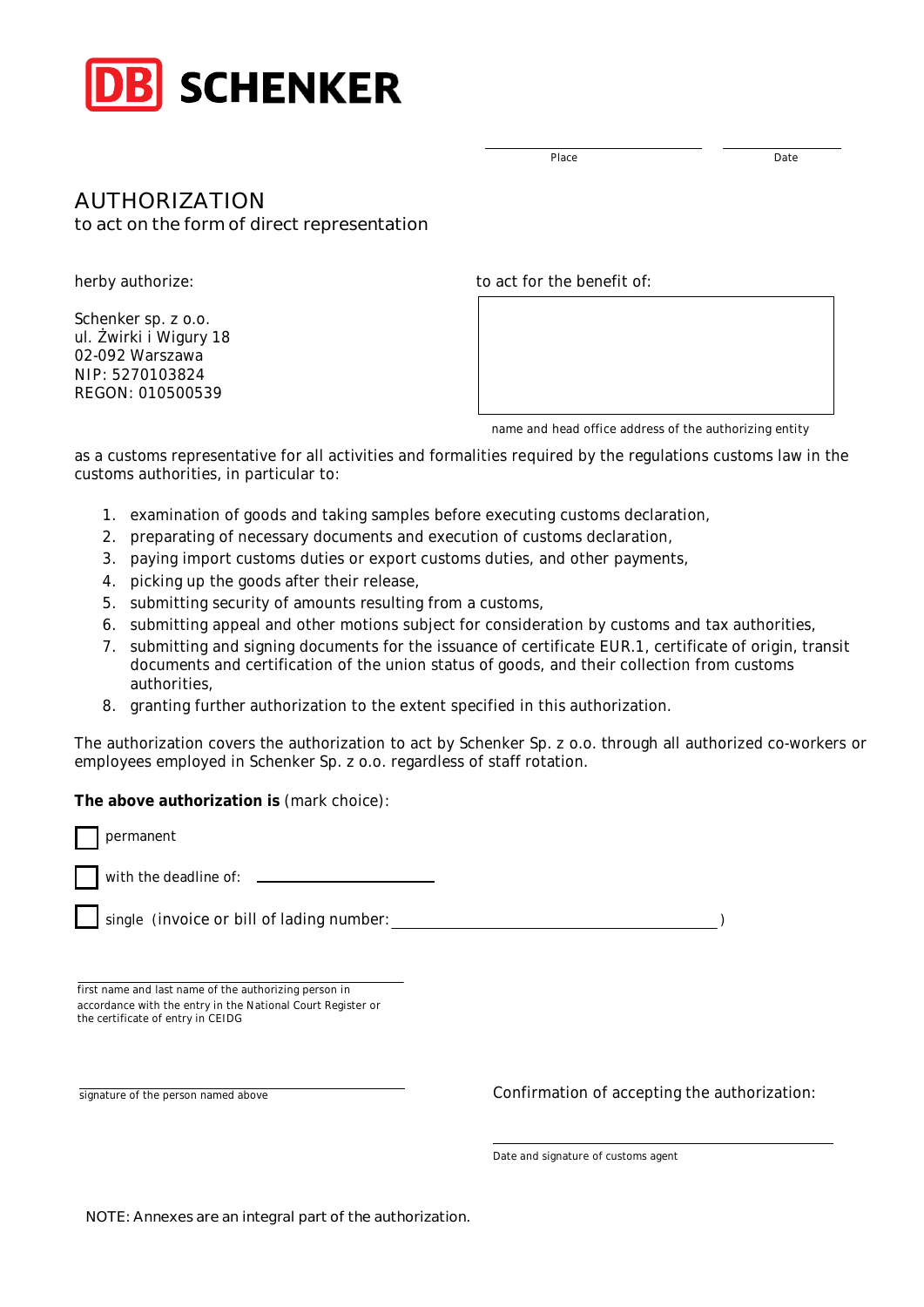

ANNEX No. 1 to the authorization

The Principal, hereinafter referred to as the Principal, undertakes to immediately notify the competent customs and tax administration authorities and the Customs Agency about the withdrawal of this authorization. Otherwise, the Customs Agency will continue to effectively act on behalf and for the benefit of the Principal.

- 1. The principal of this authorization declares that he is responsible for:
	- o the reliability of the translation of invoices and other documents into Polish,
	- actual compliance of the goods with the documents submitted to the Customs Agency as to the quantity, weight, type, value and other characteristics of the goods. The principal authorizes all employees of Schenker Sp. z o.o. customs agency or other authorized person to collect customs documents from the Customs Office and sending back these documents by registered postal.
- 2. The principal authorizes all employees of the Customs Agency or other authorized persons to collect customs documents from the customs and tax administration authorities and to return these documents by registered mail to the address indicated by the Principal.
- 3. In the event of obtaining the Binding Tariff Information (BTI- in Polish called "WIT"), the Principal undertakes to immediately provide a copy of it to the Customs Agency.
- 4. The Customs Agency provides customs services based on the Regulations for the Provision of Services by the Customs Agency of Schenker Sp. z o.o. available on the DB Schenker website www.dbschenker.com/pl , which use to matters not covered by this authorization, and the Principal undertakes to apply its provisions.
- 5. Information on the processing of personal data is available on the DB Schenker website www.dbschenker.com/pl

Data of the entity executing import or export activities:

REGON No. **EXECUTE 2 EXECUTE 2 EORI No. EORI No. EORI No.** NIP No. EU VAT No. **Person responsible for financial matters:** Name and surname, phone No., e-mail address **Persons responsible for interpretation of the invoice:** Name and surname, phone No., e-mail address Name and surname, phone No., e-mail address Name and surname, phone No., e-mail address **E-mail addresses for receiving electronic communications:** first name and last name of the authorizing person in accordance

entry in CEIDG

with the entry in the National Court Register or the certificate of